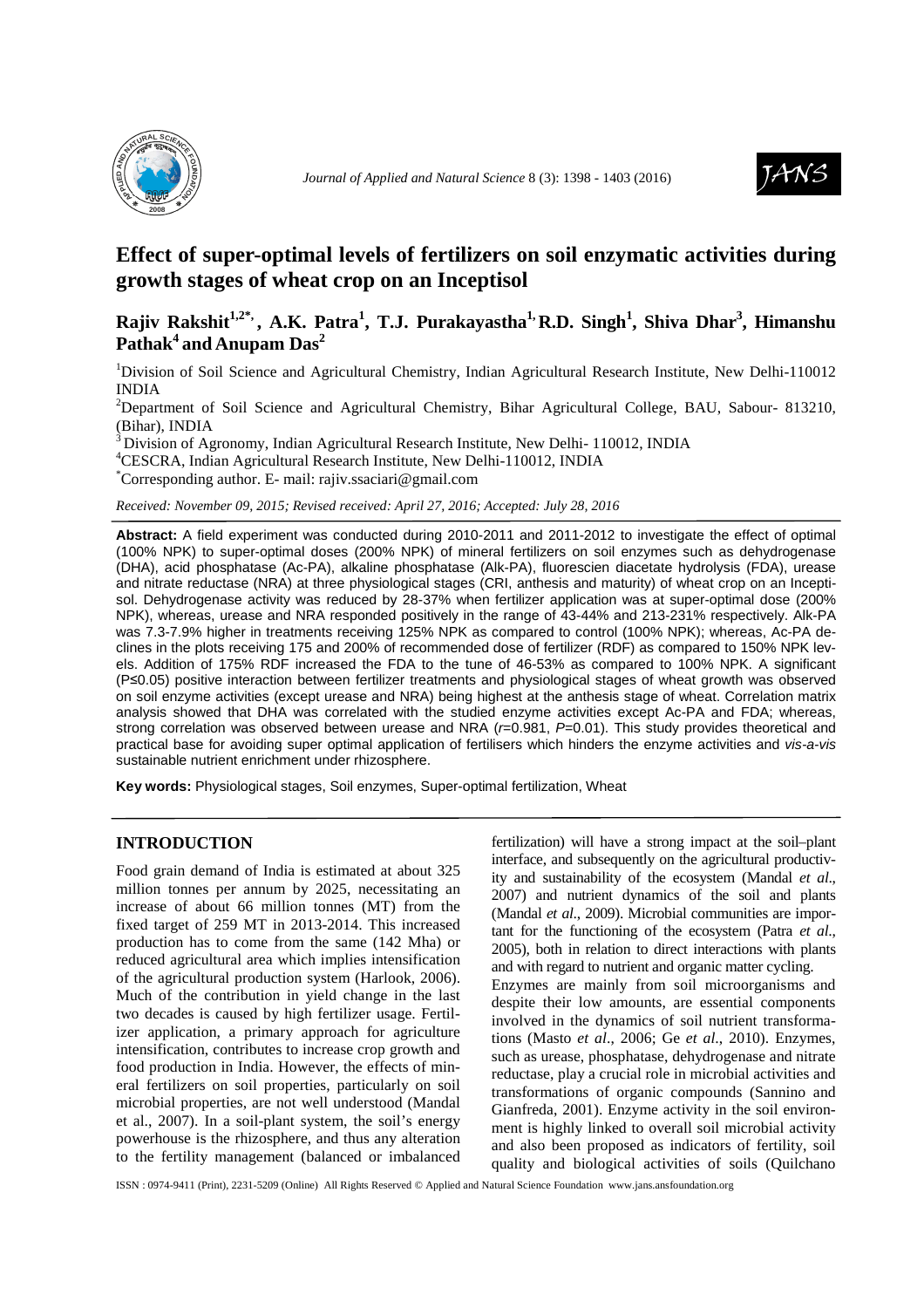and Mara˜n´on, 2002; Roldán *et al*., 2005). As far as soil enzymes are concerned, previous results are still inconsistent and contradictory. Moreover, the trends in soil fertility changes in many of the short-term experiments (Blaise *et al*., 2005) have been reported from samples obtained at the beginning or at the end of the cropping sequence. In contrast, information on the biological processes, such as soil enzymatic activity, which mediate nutrients cycling and influence their acquisition during active crop growth stages, is limited (Barnard *et al*., 2006). Since microbial processes are dynamic, patterns of temporal fluctuation during crop growth are of great importance in relation to the nutrient supplying capacity of the ecosystem and the crop demands (Mandal *et al*., 2009). Most of the information on soil enzymes was generally available under long term application of organic and inorganic amendments. This experiment examines the enzymes activity (Bio indicator) specifically under inorganic treatments, which is a reality under tropical agro-ecosystem, where organic inputs are very scanty. The present research, therefore, was undertaken to assess the impact of different levels of mineral fertilizers and physiological stages of wheat growth on soil enzymatic activities in a semi-arid, tropical agro-ecosystem.

#### **MATERIALS AND METHODS**

**Experimental condition and design:** The present study was undertaken at the experimental field of Indian Agricultural Research Institute, New Delhi, India. The soil was a fine loamy, mixed, slightly alkaline, moderately permeable, hyperthermic family of the Typic Haplustept (old alluvium). The general physicochemical properties of the experimental soil are presented in Table 1. Under a maize-wheat cropping system, wheat (variety HD 2687) was sown in the second week of November in each cropping season (*Rabi*  2010 and *Rabi* 2011) and harvested on 3rd week of April, 2011 and 2012 respectively. The plot size was 20 m<sup>2</sup> . Wheat was sown manually through hand plough with row to row distance 22.5 cm using seed rate of 100 kg ha<sup>-1</sup>. Irrigation was applied as and when required. In this study, a randomized block design was adopted in the experimental field and ten treatments with three replicates each were chosen as follows: 100% NPK  $(T_1)$ ; 125% NPK  $(T_2)$ ; 150% NPK  $(T_3)$ ; 175% NPK  $(T_4)$ ; 200% NPK  $(T_5)$ ; 100% NPK + Fe  $(T_6)$ ; 125% NPK + Fe  $(T_7)$ ; 150% NPK + Fe  $(T_8)$ ; 175% NPK + Fe (T<sub>9</sub>); 200% NPK + Fe (T<sub>10</sub>). The recommended dose for wheat is 120:60:40 kg N,  $P_2O_5$  and  $K_2O$  ha<sup>-1</sup> respectively. Full dose of P and K was applied through diammonium phosphate (18% N and 46%  $P_2O_5$ ) and muriate of potash (60% K<sub>2</sub>O), respectively as basal along with  $1/3<sup>rd</sup>$  N was applied through diammonium phosphate and urea (46%N). Two splits of N was applied through urea at CRI and anthesis stage. As the available iron was found to be low under

the experimental condition (Table 1), so it was essential to include the same in the applied treatments, so as to provide the plant with adequate and balance nutrients to fulfil their metabolic requirements. Three foliar sprays of 3% FeSO<sub>4</sub>.7H<sub>2</sub>O each at the rate of 500 L ha<sup>-1</sup> were applied at 40, 60, and 75 DAS of wheat. Thus, three foliar sprays required 45 kg FeSO<sub>4</sub>.7H<sub>2</sub>O ha<sup>-1</sup>.

**Soil sampling and enzymatic assay:** Soil samples were collected, from 0–15 cm (ploughed layer) of each treatment described above. Soils were sampled at the CRI stage, anthesis stage and the maturity stage (before harvesting) of wheat. Fresh soil samples were passed through a 2-mm sieve and conserved at 4°C in a refrigerator for the determination of soil enzymatic activities and are expressed in oven dry equivalent weight of soils. Dehydrogenase activity in soil was determined by the method described by Klein *et al*., 1971. The assay of phosphomonoesterases activity (acid and alkaline) using p-Nitrophenol as standard. The FDA (Fluorescein diacetate) hydrolysis assay was carried out using Fluorescein standard (Green *et al*., 2007). Soil urease activity was estimated by the spectrophotometric method (Douglas and Bremner, 1971). Urea content of the extract was obtained by measuring the absorbance of the red colour developed at 527 nm using spectrophotometer. Nitrate reductase activity in soil was estimated by the spectrophotometric method as given by Roberge (1978).  $NO<sub>2</sub>$  -N was estimated using spectrophotometer at 540 nm.

Statistical analysis: Analysis of variance pertaining to two factors namely mineral fertilizers  $(T_1$  to  $T_{10})$  and the various crop growth stages (CRI, Anthesis and Maturity) were calculated following standard statistical methods (Gomez and Gomez, 1984). Least significant difference (LSD at *P*=0.05) was used to determine whether means differed significantly. For statistical analysis of data, Microsoft Excel (Microsoft Corporation, USA) and SPSS window version 12.0 (SPSS Inc., Chicago, USA) packages were used.

#### **RESULTS AND DISCUSSION**

**Dehydrogenase activity (DHA):** During the present study dehydrogenase activity (DHA) in soil samples showed a significant (P≤0.05) effect of different fertilizer treatments and stages of wheat growth and their interactions (Table 2). Anthesis stage of wheat crop had the maximum impact in enhancing DHA (14.24 µg) TPF produced  $g^{-1}$  soil hr<sup>-1</sup>) in the soil followed by CRI (11.78  $\mu$ g TPF produced  $g^{-1}$  soil hr<sup>-1</sup>) and maturity (9.01  $\mu$ g TPF produced g<sup>-1</sup> soil hr<sup>-1</sup>). The mean values of the 2 year data were found to be 12.94 µg TPF produced  $g^{-1}$  soil hr<sup>-1</sup> and 13.32 µg TPF produced  $g^{-1}$  soil  $hr^{-1}$  for  $T_1$  and  $T_6$  respectively (over the three crop growth stages); which were at par with all other treatments except those plots receiving 175% and 200% RDF, revealing that dose over 150% NPK deteriorates the DHA over the two cropping cycle. The two way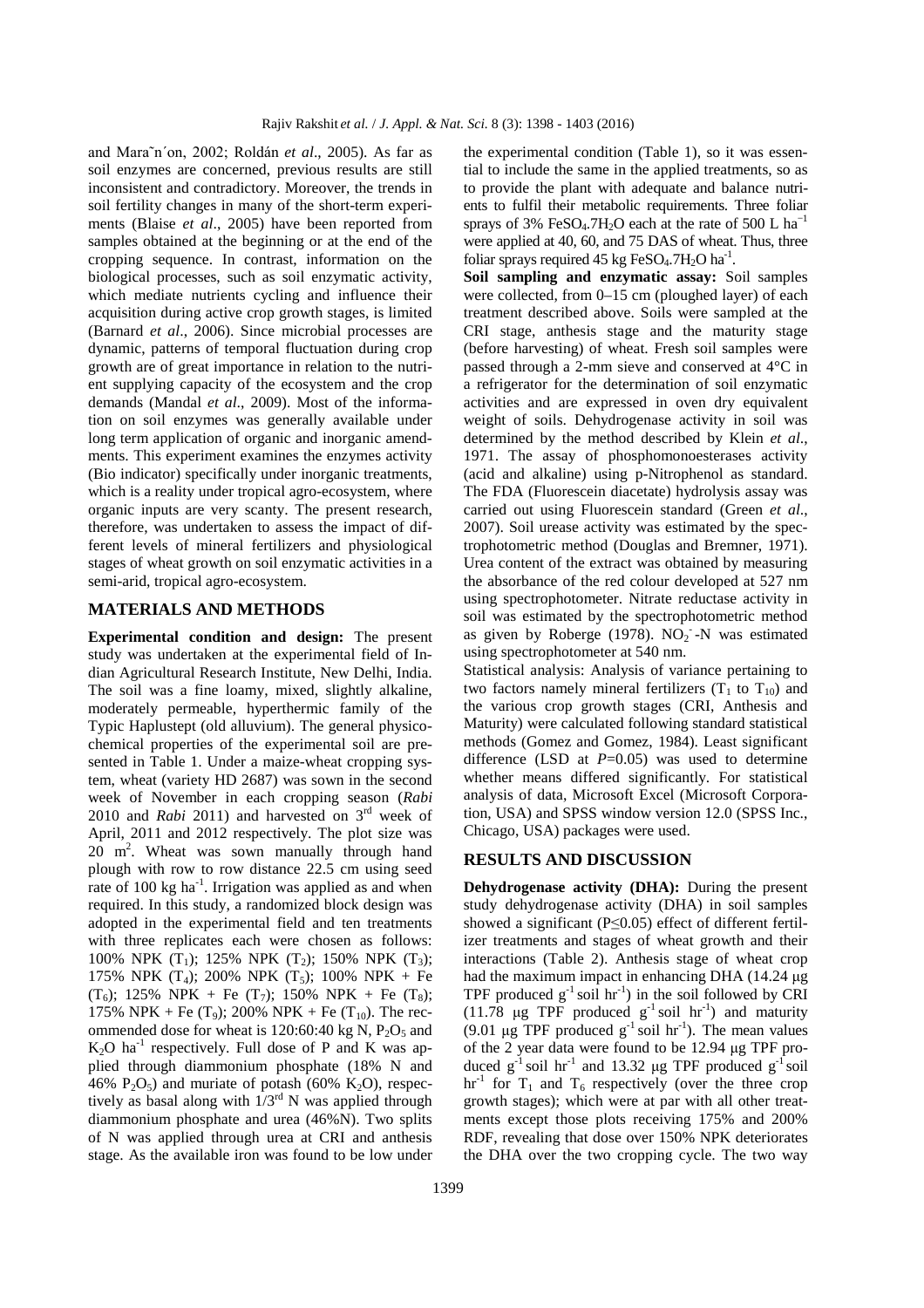| Rajiv Rakshit et al. / J. Appl. & Nat. Sci. 8 (3): 1398 - 1403 (2016) |  |  |  |  |
|-----------------------------------------------------------------------|--|--|--|--|
|                                                                       |  |  |  |  |

| <b>Sl. No.</b> | <b>Soil Properties</b>                                                     | <b>Values</b>           |
|----------------|----------------------------------------------------------------------------|-------------------------|
|                | $pH(1:2.5)$ soil to water suspension ratio)                                | 8.39                    |
|                | $EC$ (dS m <sup>-1</sup> )                                                 | 0.33                    |
|                | Texture                                                                    | Sandy loam              |
|                | Soil Type                                                                  | <b>Typic Haplustept</b> |
|                | Soil organic carbon (%)                                                    | 0.34                    |
| 6              | Alkaline KMnO <sub>4</sub> -N (kg ha <sup>-1</sup> )                       | 223.31                  |
|                | Olsens'- $P$ (kg ha <sup>-1</sup> )                                        | 15.19                   |
| 8              | Ammonium acetate- $K$ (kg ha <sup>-1</sup> )                               | 209.07                  |
| 9              | DTPA extractable $Zn$ (mg kg <sup>-1</sup> )                               | 0.82                    |
| 10             | DTPA extractable Fe (mg $kg^{-1}$ )                                        | 1.38                    |
| 11             | DTPA extractable Mn $(mg kg^{-1})$                                         | 3.61                    |
| 12             | DTPA extractable Cu $(mg kg^{-1})$                                         | 0.57                    |
| 13             | Dehydrogenase (µg TPF $g^{-1}$ soil hr <sup>-1</sup> )                     | 3.58                    |
| 14             | Acid phosphatase ( $\mu$ g PNP g <sup>-1</sup> soil hr <sup>-1</sup> )     | 9.24                    |
| 15             | Alkaline phosphatase ( $\mu$ g PNP g <sup>-1</sup> soil hr <sup>-1</sup> ) | 99.54                   |
| 16             | FDA (µg fluorescein produced $g^{-1}$ soil hr <sup>-1</sup> )              | 15.13                   |
| 17             | Urease (µg urea-N released $g^{-1}$ soil $hr^{-1}$ )                       | 9.21                    |
| 18             | NRA (µg NO <sub>2</sub> produced $g^{-1}d^{-1}$ )                          | 0.09                    |

**Table 1.** Physico-chemical properties of initial soil sample of experimental field.

Table 2. Mean activity of dehydrogenase (µg TPF produced g<sup>-1</sup> soil hr<sup>-1</sup>) (data pooled from two cropping season) as affected by various levels of mineral fertilization and physiological stages of wheat growth.

| <b>Treatment</b> | <b>CRI</b> | Anthesis                 | <b>Maturity</b> | Mean  |
|------------------|------------|--------------------------|-----------------|-------|
| $T_1$            | 13.01      | 16.01                    | 9.81            | 12.94 |
| T <sub>2</sub>   | 13.06      | 15.53                    | 9.42            | 12.67 |
| $T_3$            | 12.04      | 14.54                    | 9.12            | 11.90 |
| $T_4$            | 10.61      | 13.49                    | 8.58            | 10.89 |
| $T_5$            | 10.02      | 12.29                    | 7.88            | 10.06 |
| $T_6$            | 13.27      | 16.01                    | 10.67           | 13.32 |
| T <sub>7</sub>   | 13.30      | 15.30                    | 9.00            | 12.53 |
| $T_{\rm R}$      | 12.20      | 14.49                    | 9.16            | 11.95 |
| T <sub>9</sub>   | 10.38      | 13.19                    | 8.82            | 10.80 |
| $T_{10}$         | 9.89       | 11.59                    | 7.63            | 9.70  |
| Mean             | 11.78      | 14.24                    | 9.01            |       |
| CD               |            | $S = 2.14$<br>$T = 1.76$ | $TXS = 2.33$    |       |

Table 4. Mean activity of alkaline phosphates (µg PNP produced  $g^{-1}$  soil hr<sup>-1</sup>) (data pooled from two cropping season) as affected by various levels of mineral fertilization and physiological stages of wheat growth.

| <b>Treatment</b> | <b>CRI</b> | <b>Anthesis</b>            | <b>Maturity</b> | Mean   |
|------------------|------------|----------------------------|-----------------|--------|
| T,               | 167.17     | 217.06                     | 154.39          | 179.54 |
| T <sub>2</sub>   | 185.34     | 232.31                     | 160.55          | 192.73 |
| $T_3$            | 157.47     | 208.29                     | 149.30          | 171.69 |
| $\rm T_4$        | 145.00     | 197.96                     | 134.35          | 159.10 |
| $T_5$            | 133.14     | 184.41                     | 125.90          | 147.82 |
| $T_{6}$          | 164.66     | 210.72                     | 154.08          | 176.49 |
| T <sub>7</sub>   | 180.10     | 230.52                     | 160.70          | 190.44 |
| $T_{\rm R}$      | 158.39     | 208.75                     | 150.70          | 172.61 |
| $T_{9}$          | 145.61     | 206.59                     | 133.53          | 161.91 |
| $T_{10}$         | 134.06     | 189.96                     | 128.12          | 150.71 |
| Mean             | 157.09     | 208.66                     | 145.16          |        |
|                  |            | $S = 10.08$<br>$T = 11.99$ | $TXS = 15.45$   |        |

interaction between crop growth stages and treatments was found to be significant (P≤0.05). Highest DHA was observed in anthesis stage could be attributed due to higher flux of root exudates, secretions, mucigel, mucilage, etc. in the rhizosphere and their long resi-

Table 3. Mean activity of acid phosphates (µg PNP produced g<sup>-1</sup> soil hr<sup>-1</sup>) (data pooled from two cropping season) as affected by various levels of mineral fertilization and physiological stages of wheat growth.

| <b>Treatment</b> | <b>CRI</b> | Anthesis               | <b>Maturity</b> | Mean  |
|------------------|------------|------------------------|-----------------|-------|
| $\rm T_1$        | 16.68      | 20.90                  | 15.76           | 17.78 |
| T <sub>2</sub>   | 27.92      | 30.08                  | 26.66           | 28.22 |
| $T_{3}$          | 35.78      | 40.24                  | 35.01           | 37.01 |
| $T_4$            | 33.90      | 37.53                  | 30.76           | 34.06 |
| $T_{\rm s}$      | 26.47      | 31.80                  | 26.97           | 28.41 |
| $T_6$            | 18.56      | 23.85                  | 17.88           | 20.10 |
| $T_7$            | 30.02      | 33.20                  | 28.88           | 30.70 |
| $T_{8}$          | 35.76      | 39.67                  | 35.30           | 36.91 |
| $T_{9}$          | 34.92      | 38.91                  | 34.02           | 35.95 |
| $T_{10}$         | 27.43      | 35.07                  | 27.45           | 29.98 |
| Mean             | 28.74      | 33.13                  | 27.87           |       |
| CD               |            | $T=4.79$<br>$S = 3.55$ | $TXS = NS$      |       |

**Table 5.** Mean activity of FDA ( $\mu$ g fluorescein produced  $g^{-1}$ soil hr<sup>1</sup>) (data pooled from two cropping season) as affected by various levels of mineral fertilization and physiological stages of wheat growth.

| <b>Treatment</b> | <b>CRI</b> | Anthesis   | Maturitv                 | Mean  |
|------------------|------------|------------|--------------------------|-------|
| $T_1$            | 55.13      | 59.97      | 47.73                    | 54.28 |
| $T_{2}$          | 64.58      | 69.75      | 52.74                    | 62.36 |
| $T_{3}$          | 70.58      | 73.67      | 59.43                    | 67.89 |
| $\rm T_4$        | 80.21      | 87.27      | 71.00                    | 79.49 |
| $T_5$            | 64.55      | 70.94      | 56.06                    | 63.85 |
| $T_6$            | 53.05      | 61.42      | 47.62                    | 54.03 |
| T <sub>7</sub>   | 65.52      | 70.15      | 54.02                    | 63.23 |
| $T_8$            | 71.88      | 77.37      | 61.47                    | 70.24 |
| $T_{9}$          | 83.16      | 91.66      | 73.53                    | 82.78 |
| $T_{10}$         | 68.15      | 71.95      | 60.63                    | 66.91 |
| Mean             | 67.68      | 73.42      | 58.42                    |       |
| СD               |            | $T = 5.55$ | $TXS=7.19$<br>$S = 6.12$ |       |

dent time (Rakshit *et al*., 2012). Conventional practices like high fertilization exhibited the lowest enzyme activity on each sampling date and the probable reason may be the inhibition of enzyme synthesis by inorganic ions (Okur *et al*., 2009). In some studies, DHA in-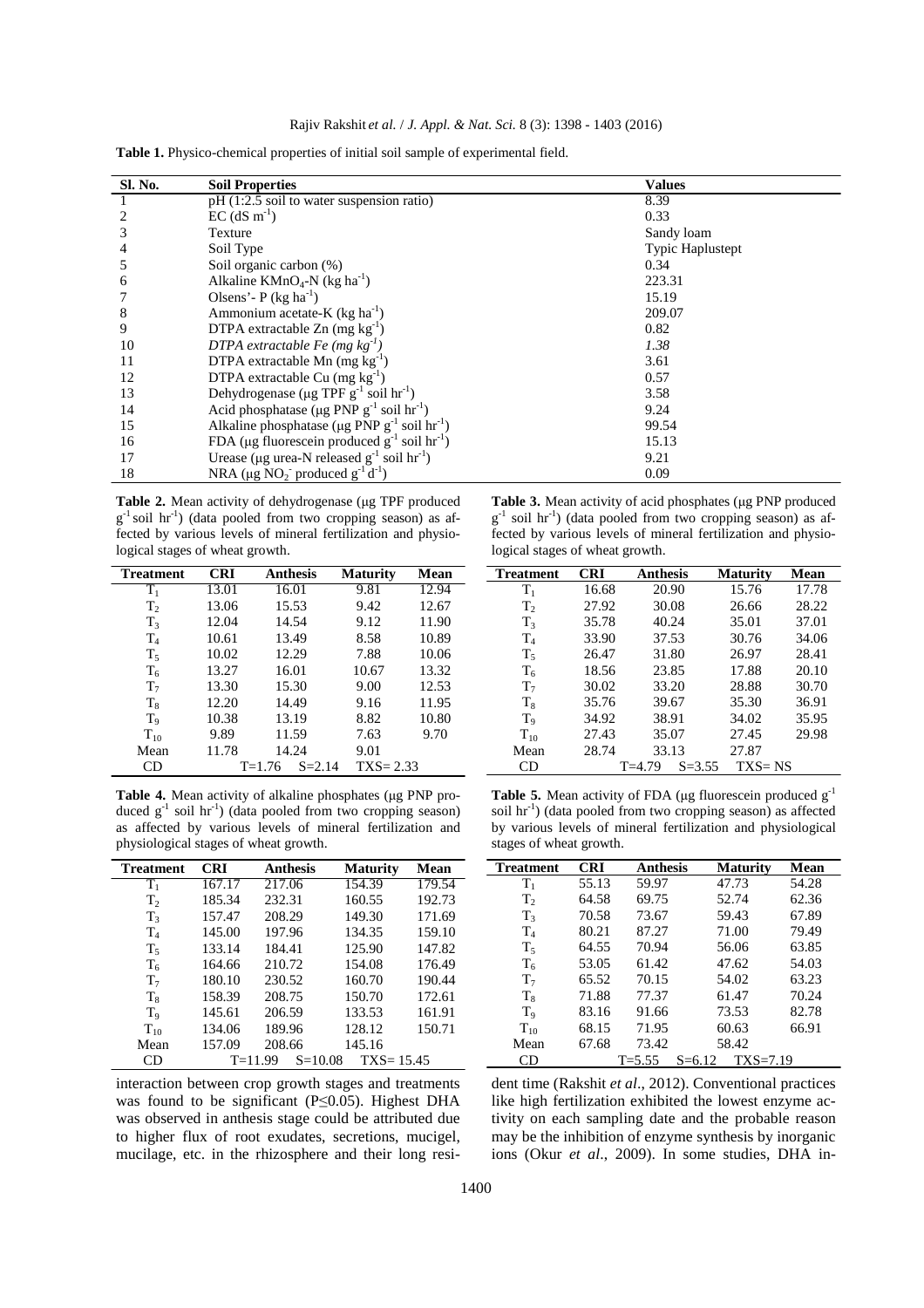**Table 6.** Mean activity of urease ( $\mu$ g urea-N released  $g^{-1}$  soil  $\text{hr}^{-1}$ ) (data pooled from two cropping season) as affected by various levels of mineral fertilization and physiological stages of wheat growth.

| <b>Table 7.</b> Mean activity of nitrate reductase ( $\mu$ g NO <sub>2</sub> pro- |
|-----------------------------------------------------------------------------------|
| duced $g^{-1}d^{-1}$ ) (data pooled from two cropping season) as                  |
| affected by various levels of mineral fertilization and physio-                   |
| logical stages of wheat growth.                                                   |

| <b>Treatment</b> | <b>CRI</b> | <b>Anthesis</b> | <b>Maturity</b>          | Mean  | <b>Treatment</b> | <b>CRI</b> | <b>Anthesis</b> |            | <b>Maturity</b> | Mean |
|------------------|------------|-----------------|--------------------------|-------|------------------|------------|-----------------|------------|-----------------|------|
| $T_1$            | 47.53      | 43.71           | 35.13                    | 42.12 | $T_1$            | 2.30       | 0.71            |            | 0.01            | 1.01 |
| $T_2$            | 52.29      | 48.06           | 38.59                    | 46.31 | $T_2$            | 3.99       | 0.71            |            | 0.01            | 1.57 |
| $T_3$            | 52.29      | 54.54           | 45.39                    | 50.74 | $T_3$            | 4.92       | 0.99            |            | 0.01            | 1.97 |
| $T_4$            | 64.98      | 56.22           | 47.67                    | 56.29 | $T_4$            | 7.45       | 1.09            |            | 0.01            | 2.85 |
| $T_5$            | 70.73      | 60.22           | 49.94                    | 60.30 | $T_5$            | 8.85       | 1.18            |            | 0.01            | 3.35 |
| $\mathrm{T}_6$   | 46.67      | 43.52           | 34.16                    | 41.45 | $T_6$            | 2.12       | 0.90            |            | 0.01            | 1.01 |
| $T_7$            | 49.69      | 45.04           | 39.67                    | 44.80 | T <sub>7</sub>   | 4.18       | 0.81            |            | 0.01            | 1.67 |
| $T_8$            | 59.31      | 52.44           | 42.86                    | 51.54 | $T_8$            | 4.64       | 1.18            |            | 0.01            | 1.94 |
| $T_9$            | 61.56      | 61.97           | 49.55                    | 57.69 | T <sub>9</sub>   | 7.27       | 0.81            |            | 0.01            | 2.70 |
| $T_{10}$         | 67.89      | 61.14           | 50.50                    | 59.84 | $T_{10}$         | 9.04       | 0.99            |            | 0.01            | 3.35 |
| Mean             | 57.29      | 52.69           | 43.35                    |       | Mean             | 5.48       | 0.94            |            | 0.01            |      |
| CD               |            | $T = 6.73$      | $TXS = NS$<br>$S = 5.34$ |       | CD               |            | $T=0.39$        | $S = 0.21$ | $TXS = 0.67$    |      |

Table 8. Correlation matrix (*r* values) for soil enzyme activities during wheat growth. \*\*\* Marked correlations are significant at  $P = 0.05$  and 0.01, respectively. (*n*=60, data pooled from all three stages). NS, not significant at  $P = 0.05$ .

| <b>Variables</b> | DHA           | Ac-PA                    | Alk-PA        | <b>FDA</b>               | Urease                   | NRA  |
|------------------|---------------|--------------------------|---------------|--------------------------|--------------------------|------|
| DHA              | 1.00          | $\overline{\phantom{0}}$ | -             | $\overline{\phantom{0}}$ | $\overline{\phantom{0}}$ |      |
| $Ac-PA$          | $-0.469^{NS}$ | .00.                     | -             | $\overline{\phantom{0}}$ | $\overline{\phantom{0}}$ |      |
| Alk-PA           | $0.889***$    | $-0.253^{NS}$            | 0.00          | $\overline{\phantom{0}}$ |                          |      |
| <b>FDA</b>       | $-0.594^{NS}$ | $0.829***$               | $-0.439^{NS}$ | 1.00                     |                          |      |
| Urease           | $0.978***$    | $0.589^{NS}$             | $0.870**$     | $0.700^{\circ}$          | 1.00                     |      |
| NRA              | $0.989***$    | $0.519^{NS}$             | $0.858***$    | $0.629^{NS}$             | $0.981^{**}$             | 00.1 |

creased with N fertilization levels. This could be due to increased availability of energy source for the microbial activity especially the anaerobes. Our report contradicts the results from Trevors (1984) who observed the positive effect of higher N on the increased dehydrogenase activity.

**Acid phosphatase activity (Ac-PA):** The data showed on Ac-PA suggests that the values were significantly (P≤0.05) affected by fertilization. Mean values for the treatments for Ac-PA ranged from 17.78 µg PNP produced  $g^{-1}$  soil hr<sup>-1</sup> in control (100% NPK) to 37.01 µg PNP produced  $g^{-1}$  soil hr<sup>-1</sup> (150% NPK) (Table 3).

Crop growth stage effects on Ac-PA were significant (P≤0.05), and the values were found to be higher in the anthesis stage, that is  $(33.13 \text{ µg PNP produced g}^{-1} \text{ soil}$  $\text{hr}^{-1}$ ) reflecting anthesis as the most conspicuous stage for the higher activity of Ac-PA, which was followed by CRI (28.74 µg PNP produced  $g^{-1}$  soil hr<sup>-1</sup>) and maturity (27.87  $\mu$ g PNP produced g<sup>-1</sup> soil hr<sup>-1</sup>). Fertilization with N increased Ac-PA (Graham and Haynes, 2005). We observed a similar trend, but with significant decline at the super optimal dose of 200% NPK. Addition of phosphorus through mineral fertilisers influences the acid phosphatase activity that is governed by both plant root and rhizospheric microorganism. Root biomass increases with the application of higher level of mineral fertiliser (Rakshit *et al.,* 2016), hence higher Ac-PA (Wen-Hui *et al*., 2007). Higher root biomass promotes microbial density that creates a severe thrust for native phosphorus demand. A negative feedback mechanism suppressed the Ac-PA at higher P supply (Olander and Vitousek, 2000), because

of the inverse relationship phosphatase enzyme activity and P demand (Clarholm 1993).

**Alkaline phosphatase activity (Alk-PA):** The results indicated statistically significant (P≤0.05) differences in the level of Alk-PA in the soil between various levels of fertilization (Table 4). In contrary to the values of Ac-PA as affected by fertilization, Alk-PA responded in a different manner. The higher values were associated with the  $T_2$  (192.73 µg PNP produced  $g^{-1}$ soil hr<sup>-1</sup>) and  $T_7$  (190.44 µg PNP produced g<sup>-1</sup> soil hr<sup>-1</sup>) treatments representing 125% RDF; whereas additional fertilizers lead to a decline in the activity of Alk-PA. Alk-PA at different crop growth stages exhibited a similar pattern as that of Ac-PA; reflecting higher values at anthesis (208.66 µg PNP produced  $g^{-1}$  soil hr<sup>-1</sup>) and lower at maturity stage (145.16 µg PNP produced  $g^{-1}$  soil hr<sup>-1</sup>). The interaction effect between treatments and crop growth stages was found to be significant  $(P \le 0.05)$  and higher Alk-PA (232.31 µg PNP produced  $g^{-1}$  soil hr<sup>-1</sup>) was observed due to interactive effect of 125% NPK treatment and anthesis stage. In the present study we observed a declining trend after the application of 125% NPK and can be explained by the inhibition of phosphatase synthesis by available P as observed by other (Speir and Cowling, 1991). When nutrient availability is low, the biota may be able to increase production of these enzymes to enhance the supply of inorganic nutrients (Olander and Vitousek, 2000). P availability was more in N-fertilized plots, and thus microbes do not produced more phosphatase, which could cleave phosphate groups from the exterior of complex organic molecules, resulting in further in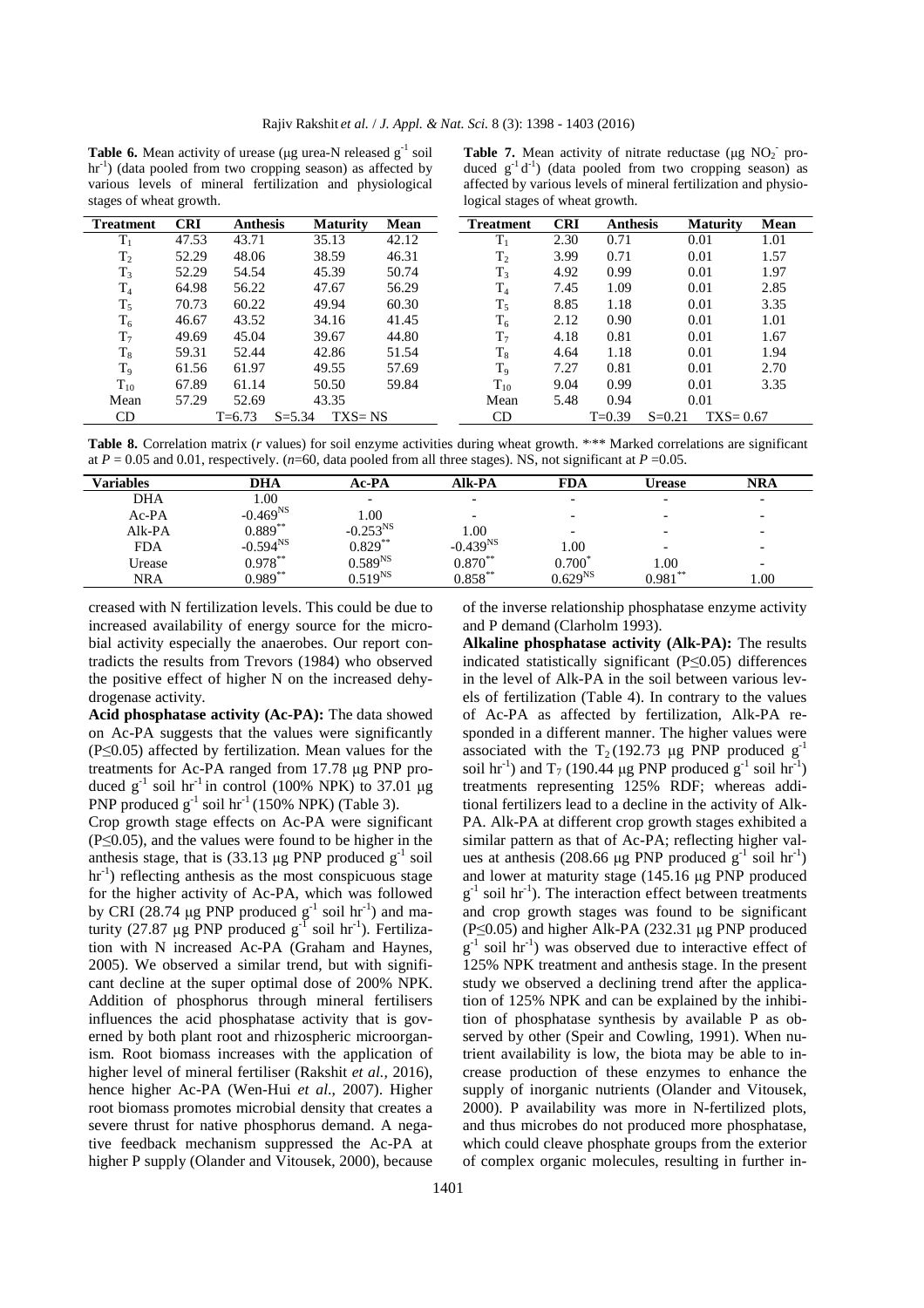crease in phosphatase activity.

**Fluorescein diacetate hydrolysis (FDA):** Distinct differences in fluorescien diacetate hydrolysis (FDA) content with values lying between 54.03 µg fluorescein produced  $g^{-1}$  soil hr<sup>-1</sup> in T<sub>6</sub> and 82.78 µg fluorescein produced  $g^{-1}$  soil hr<sup>-1</sup> in T<sub>9</sub> were observed in correspondence to the different treatments (Table 5). Among the exclusive mineral fertilizer treatments, the 100% NPK treatment recorded the lowest FDA (54.28 and 54.03 µg fluorescein produced  $g^{-1}$  soil hr<sup>-1</sup> at T<sub>1</sub> and T<sub>6</sub> respectively) considering all the stages of crop growth. FDA hydrolysis activity decreased under mineral NPK fertilization, suggesting a negative impact of intensive fertilization on soil microbiological activity according to Stark *et al*., (2007). Our results behave in a different manner, and the decline was observed at 200% NPK levels, which calls for long term experiments exclusively with mineral fertilizers, especially in India, where farmers are totally dependent on chemical fertilizers. Results indicated the prominent impact of physiological growth stages on the FDA activity, revealing the higher values at anthesis stage (73.42 µg fluorescein produced  $g^{-1}$  soil hr<sup>-1</sup>) followed by CRI (67.68 µg fluorescein produced  $g^{-1}$  soil hr<sup>-1</sup>) and maturity (58.42 µg fluorescein produced  $g^{-1}$  soil hr<sup>-1</sup>) over the two cropping season . Data pertaining to the two way interaction between stage and treatment was also found to be significant ( $P \le 0.05$ ) and it was found to be highest for T<sub>4</sub> (87.27 µg fluorescein produced  $g^{-1}$  soil hr<sup>-1</sup>) and T<sub>9</sub> (91.66 µg fluorescein produced  $g^{-1}$  soil hr<sup>-1</sup> <sup>1</sup>) treatments at anthesis stage of crop growth.

**Urease activity:** Unlike other enzymes, urease activity was higher in soils treated with super optimal dose of NPK (Table 6). It was found to be higher for  $T_5$  (60.30) µg urea-N released  $g^{-1}$  soil hr<sup>-1</sup>) and  $T_{10}$  (59.84 µg urea- $N$  released  $g^{-1}$  soil  $hr^{-1}$ ) treatments. Considering the stages, the higher values were obtained at CRI stage (57.29 µg urea-N released  $g^{-1}$  soil hr<sup>-1</sup>) followed by anthesis (52.69 µg urea-N released  $g^{-1}$  soil hr<sup>-1</sup>) and maturity (43.35 µg urea-N released  $g^{-1}$  soil hr<sup>-1</sup>). Our results contradict the report which explained that urea hydrolysis was influenced by the crop growth stage with the maximum activity being recorded at the maturity stage (Nayak *et al*., 2007). The two way interaction between treatment and stages of crop was found to be non-significant. In contrast to the other enzymes (DHA, Ac-PA, Alk-PA and FDA) studied, urease activity followed a linear increase with the increase in mineral nitrogen fertilizers. Our results confirm the finding of Saha *et al*., 2008 which reported higher urease activity in plots receiving higher amount of nitrogen in mineral form.

**Nitrate reductase activity (NRA):** Results from present experiment demonstrated that NRA increased with the increment of fertilizers from  $T_1$  to  $T_5$  or from  $T_6$  to  $T_{10}$ . Higher values of NRA were associated with  $T_5$ and  $T_{10}$  (3.35 µg NO<sub>2</sub> produced  $g^{-1}$  soil d<sup>-1</sup>) treatments (Table 7). In terms of the growing stages, the highest values for NRA were observed during the Crown Root Initiation (CRI) stage of wheat growth. The differences observed during the anthesis and maturity stages of vegetation were also found to be statistically significant ( $P \le 0.05$ ). The highest values were associated with CRI stage (5.48 µg  $NO_2^-$  produced  $g^{-1}$  soil d<sup>-1</sup>) and it almost declines to very low level at maturity stage (0.01  $\mu$ g NO<sub>2</sub> produced g<sup>-1</sup> soil d<sup>-1</sup>). For NRA, significant (P≤0.05) interaction between treatment and growth stages was also observed. Interaction effect was most conspicuous at CRI stage. Higher NRA value was found to be at 9.04 µg  $NO_2^-$  produced  $g^{-1}$  soil d<sup>-1</sup> for  $T_{10}$ treatment (200% NPK) during the CRI stage. As expected, soil N decreased progressively with plant growth with the highest soil N content observed in the samples collected at the CRI stage (data not presented). Reduction in NRA at maturity may be attributed to the decreased  $NO<sub>3</sub>$ -N availability (data not presented) with the progressive growth of wheat plants (Rakshit *et al*., 2012), and in the meantime, nitrate leaching loss and ammonia volatilization occurs (Ge *et al*., 2010).

**Correlation matrix:** A correlation matrix (Table 8) showed the existence of some significant relationships (*P*=0.01) among the enzyme activities studied. DHA was correlated with other enzymes except Ac-PA and FDA. Ac-PA was only correlated with FDA (*r*=0.829, *P*=0.01). There exist a strong correlation between urease and NRA  $(r=0.981, P=0.01)$  as presented in Table 8.

#### **Conclusion**

The present study concluded that soil enzymatic activity varied significantly (P≤0.05), depending upon the level of fertilization and crop phenology. Enzyme activities or response could be a suitable indicators / predictors to characterize the effects of fertilizer management practices on soil biological productivity and sustainability. Our results confirm that excessive fertilizer application caused significant depression in the soil enzymatic activities irrespective of growing stages of wheat. Efforts should be made to further clarify the intrinsic mechanism of changes in activities of the enzymes in response to addition of super-optimal fertilizer, especially on long term basis. This study provides theoretical and practical base for avoiding super optimal application of fertilisers which hinders the enzyme activities and *vis-à-vis* sustainable nutrient enrichment under rhizosphere.

#### **ACKNOWLEDGEMENTS**

Financial assistance by Indian Agricultural Research Institute, New Delhi, in form of Senior Research Fellowship awarded to Rajiv Rakshit during the course of this investigation is gratefully acknowledged. Authors are thankful to the Director, Indian Agricultural Research Institute, New Delhi, for providing the necessary facilities for the successful completion of the work.